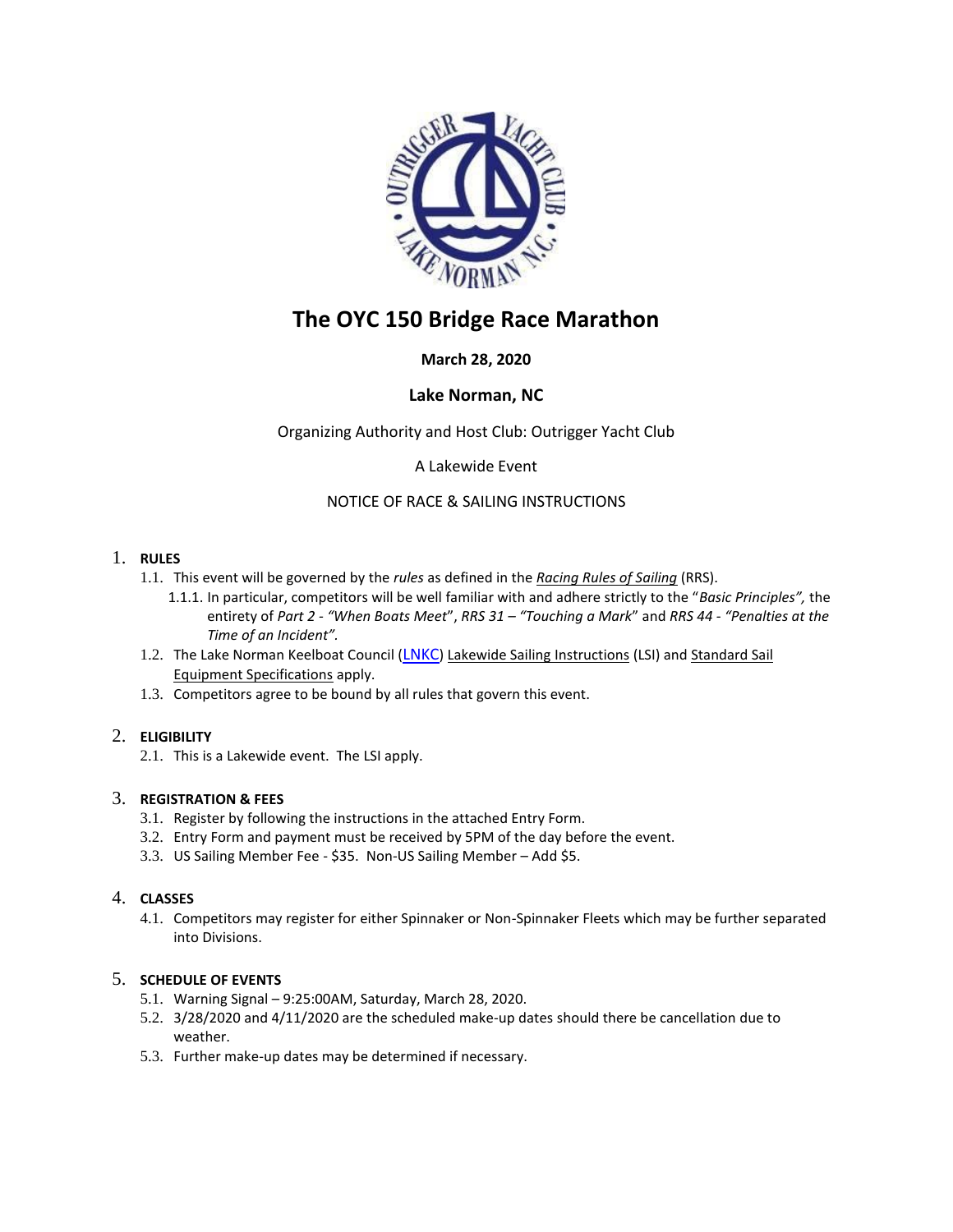### **RACING AREA**

6.1. The LSI apply.

## 7. **COURSES**

- 7.1. The start / finish line will be in the vicinity of the shoal marker WNW across the channel from Channel Marker 2 on the south end of Lake Norman. The race will be round trip from the start to a floating mark in the vicinity of channel Marker 17A. Distance is approximately 16.6 miles.
	- 7.1.1. Flag "M" denotes a floating mark in the vicinity of Marker 17A. This changes the description for Flag "M" as outlined under RRS "Race Signals" > "Other Signals".
	- 7.1.2. If mark "M" is missing, make your turn past Marker 17A but before the power lines.
	- 7.1.3. A map of Lake Norman Navigational Aids can be foun[d HERE.](https://www.google.com/maps/d/viewer?mid=13hFnT2lMLxa7Z2jTWD27P4MoFHs&hl=en&ll=35.556986533705945%2C-80.86683888969424&z=11) Race Committee (RC) is not responsible if this map is no longer available or incorrect.

#### 8. **THE START**

- 8.1. There will be one start for both fleets. The Class Flag will be the Numeral Flag 1. This changes LSI 10.1.
- 8.2. The Preparatory Signal will be Flag "P". Course signals and any flag that makes part of Rule 30 applicable will be displayed prior to and separate from the starting sequence signals. This changes RRS 26 and the Preparatory Signals in Race Signals.

#### 9. **TIME LIMIT**

- 9.1. No time limit
- 9.2. The race may be shortened after the start, or finish places assigned by boat position, if wind conditions change making finishing in a reasonable amount of time unlikely.

#### 10. **SCORING**

- 10.1. The PHRF Handicap System will be used and the Time on Time Low Point Scoring System applies.
- 10.2. Scoring will be calculated for top overall, and for each division.

#### 11. **CANCELLATIONS**

11.1. Race Committee may determine beforehand to abandon racing or to postpone the Warning Signal. If so determined, competitors will be alerted by email and/or text by 7AM of the race day.

#### 12. **PROTESTS AND REQUEST FOR REDRESS**

- 12.1. Competitors are encouraged to resolve all protests on the water according to the *rules*.
- 12.2. Protests will be lodged per LSI instructions.
- 12.3. Scores will be posted but labeled as "Tentative" until any protests are resolved.

#### 13. **PRIZES**

13.1. The top overall finisher based on corrected time will have his/her entry fee refunded as a prize.

#### 14. **RADIO COMMUNICATION**

14.1. The Race Committee will monitor and may communicate via VHF channel 69 to inform competitors of safety information, or to hail boats that are OCS. Any boat retiring before finishing should inform the RC before leaving the racecourse, or immediately upon returning to shore

#### 15. **DISCLAIMER OF LIABILITY**

15.1. Competitors participate in the event entirely at their own risk. See Rule 4 – Decision to Race. The Organizing Authority will not accept any liability for material damage or personal injury or death sustained in conjunction with or prior to, during, or after the event.

6.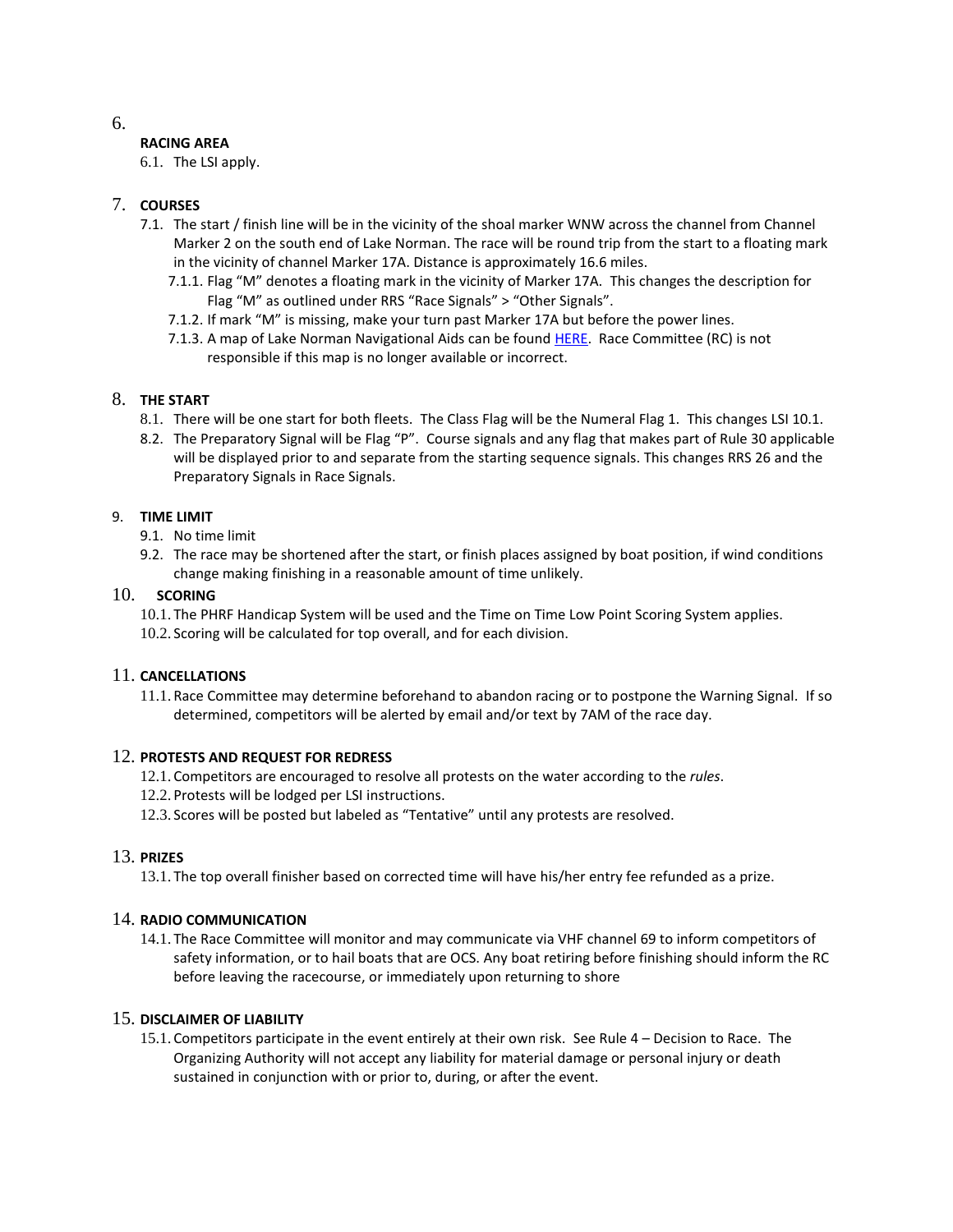## 16. **CONTACTS**

16.1. There will be no skipper's meeting. Entrants with questions may contact Race Chairman Bob Nolen by phone at 980-213-6825 or by email at rinolen1123@gmail.com.

#### 17. **CREW**

17.1. Those requiring crew or looking for an opportunity to crew should post to the "Crew and Boat Forum" at [www.outriggeryachtclub.org.](http://www.outriggeryachtclub.org/)

Last changes reviewed and approved by OYC Racing Committee – 02/08/2020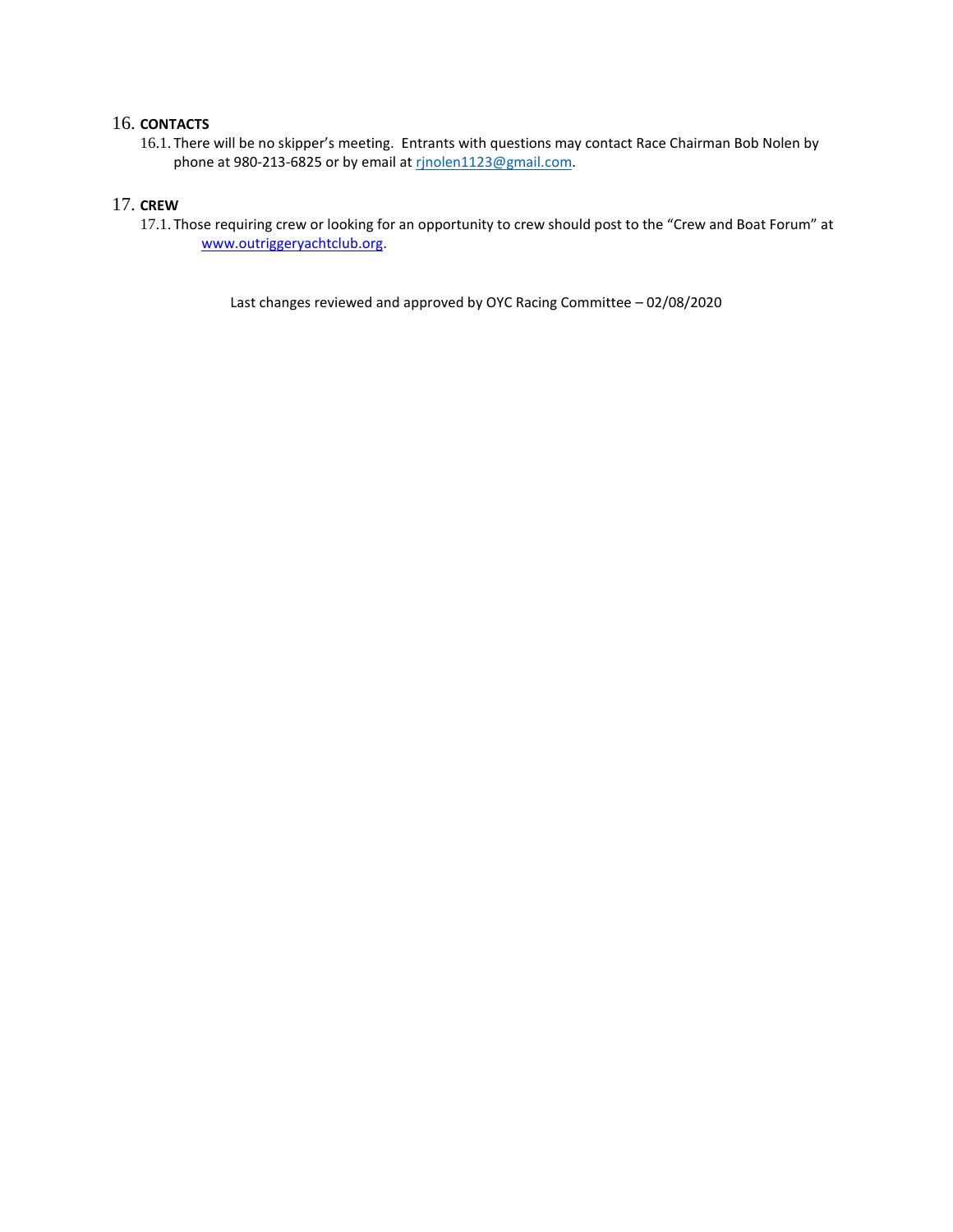#### Complete Entry Form on-screen or print and complete by hand.

Email completed form to rinolen1123@gmail.com then go to [Paypal](https://www.paypal.com/us/webapps/mpp/send-money-online) and send your fees to [treasurer@outriggeryachtclub.org](mailto:treasurer@outriggeryachtclub.org) . In PayPal, use the "Sending to a Friend" on the Send & Request page vs. "Paying for an Item or Service" to avoid the charge.

Or mail completed form with check, **payable to OYC**, to: Bob Nolen 2909 Lake Shore Road S, Denver, NC 28037.

Paypal transations using a Bank or Paypal account are free. Credit/Debit Card transactions cost 2.9% of fees plus 30 cents.

#### **Both Entry Form and payment must be received by 5PM of the day before the event**

#### **The 2020 OYC 150 Bridge Race - ENTRY FORM**

| Name:                                                            |      |
|------------------------------------------------------------------|------|
| Email:                                                           |      |
| Cell #:                                                          |      |
| <b>Boat Name:</b>                                                |      |
|                                                                  |      |
|                                                                  |      |
| Sail Number:                                                     |      |
| Member in good standing of:<br>$\Box$ LNYC $\Box$ OYC $\Box$ PYC |      |
| LNKC PHRF Certificate Number: _________                          |      |
| LNKC PHRF Rating: ____________                                   |      |
| Fleet declaration: □ Spinnaker □ Non-Spinnaker                   |      |
| <b>US Sailing Member:</b>                                        | \$30 |
| Membership #:                                                    |      |
| Non-US Sailing Member - Add \$5:                                 | \$   |
| <b>Total amount:</b>                                             | \$   |

 $\overline{\phantom{a}}$